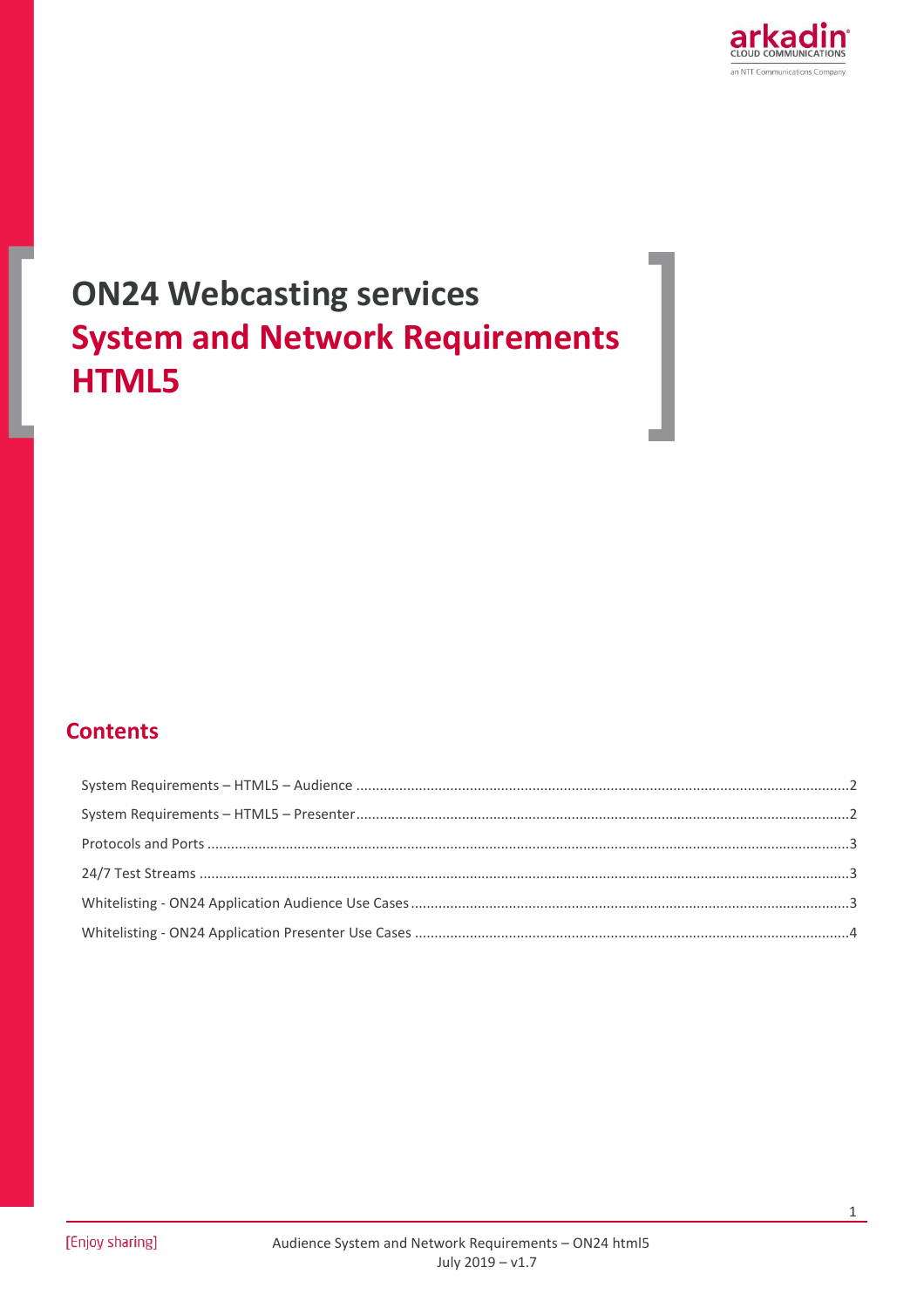

### <span id="page-1-0"></span>System Requirements – HTML5 – Audience

ON24 integrated a media player which senses the environment in which it is implemented; if the environment is HTML5 video capable, MPD streams are consumed. If not, then Flash (RTMP) streams are accessed. Both of these methods work, if TCP port 80 and port 443 are active.

HTML5 video is delivered via HTTP/HTTPS; media streams are consumed by a "segmenter" process, which builds HTTP packets to deliver the media. HTML5 video is not low delay. The process of segmenting the media into HTTP packets takes on the order of 20 seconds minimum. In practice, the typical delay is approximately 60 seconds. The interactivity commands are synchronized to the stream's time reference, but elements such as polls make the delay visible.

The main problem which arises with use of HTML5 video is the fact, that users can start consuming the webcast without Flash being enabled. If, then, when they start playing media, Flash is required to support their environment, it is requested – the user may or may not honor the request.

| <b>Component</b>                  | <b>Supported</b>                                                                                                                                                                                                                                                                                                                                                                                                                                                                                                                                           |
|-----------------------------------|------------------------------------------------------------------------------------------------------------------------------------------------------------------------------------------------------------------------------------------------------------------------------------------------------------------------------------------------------------------------------------------------------------------------------------------------------------------------------------------------------------------------------------------------------------|
| <b>Operating System / Browser</b> | Windows 7 or newer<br>Running the latest version of: Internet Explorer*, Firefox or Google Chrome<br>Mac OS 10.10 or newer<br>Running the latest version of: Safari, Firefox or Google Chrome<br><b>Mobile devices</b><br>iOS and Android smartphones and tablets using HTTP Live Streaming (HLS)<br>(if accessing the stream from a network within China, the preferred devices to use are either<br>mobile or tablets)<br>* Windows 7 with IE11 does not support MPEG-DASH streaming. This configuration<br>will fall back to Flash for streaming media. |
| <b>Browser Configuration</b>      | Must accept cookies and have JavaScript enabled                                                                                                                                                                                                                                                                                                                                                                                                                                                                                                            |
| <b>Connection Speed</b>           | 500Kbps or greater (160Kbps for audio)                                                                                                                                                                                                                                                                                                                                                                                                                                                                                                                     |

# <span id="page-1-1"></span>System Requirements – HTML5 – Presenter

### **Presenter System Requirements**

Win OS 7+ running latest version of Internet Explorer, Edge, Firefox, Chrome Mac OS 10.10+ running latest version of Firefox, Chrome

### **Presenter Bandwidth Requirements**

|               | <b>MPEG-DASH Console</b> |
|---------------|--------------------------|
| Dial-in       | 1MB                      |
| PC Microphone | 1MB                      |
| Webcam        | 1MB                      |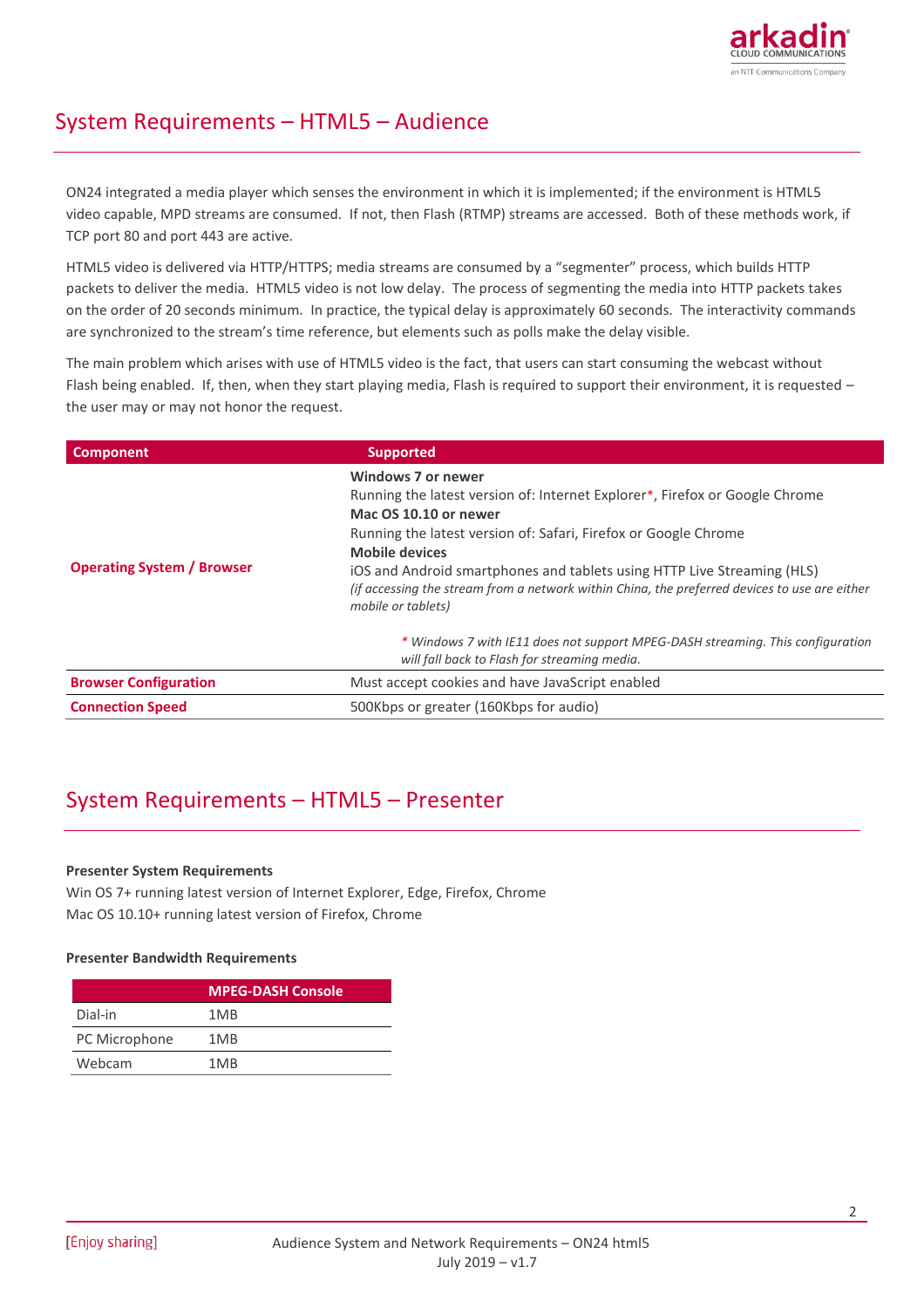

### <span id="page-2-0"></span>Protocols and Ports

RTMP-type streams are accessed via calls of the form RTMP://<servername>/<streamname>. Except for the case of RTMPT, each protocol shows as an RTMP protocol type. Thus, if .pac files are used, and HTTP and/or HTTP are the criteria or selection of a rule, the RTMP streams will not be selected. RTMPS, for example, will not get processed via a CONNECT rule like HTTPS might.

RTMPT, however, is RTMP tunneled in an HTTP connection, so it takes the HTTP path. In many cases, this is actively problematic, as RTMPT is a polled protocol, subject to performance problems where there is significant latency. To support the use of RTMPS or RTMPE protocols, whose performance is not compromised by latency, it is worthwhile to configure .pac files to route traffic for RTMPE and RTMPS by ip address (see lists above). This will ensure that the traffic is proxied notwithstanding the fact that it's not HTTP/HTTPS.

TCP Ports: 443 / 80 / 1935 (if fallback to Flash)

# <span id="page-2-1"></span>24/7 Test Streams

[Click here](https://event.on24.com/clients/elite/html5-test/) to test html5 compatibility

[Click here](http://event.on24.com/wcc/r/1404657/CD67151CC8FDA22F92788AD2C8837738) to test an html5 stream sample (Do not use for large audiences or load testing. Desktop only.)

### <span id="page-2-2"></span>Whitelisting - ON24 Application Audience Use Cases

While we strive to keep the list up to date, the CDNs modify their IP ranges without notice. We also update the list of domains in use. Please open a technical support case if you encounter any issues.

\* indicates a wildcard and will change depending on the resources (data centers/servers/encoders) being used for your event.

If you whitelist via domain names, below is a list of source domains:

\*.on24.com - if you can't whitelist the \* case, list of names in on24.com domain is provided below:

cfssl.lvl3.on24.com, china.akamai.cdn.on24.com, china.akamai.dashod.on24.com, china.akamai.ios.on24.com, china.akamai.livempda.on24.com, china.akamai.livempdb.on24.com, event.llnw.on24.com, iosssl.lvl3.on24.com, mpegdashassl.lvl3.on24.com, mpegdashbssl.lvl3.on24.com, ssl.lvl3.on24.com, livehlsa.lvl3.on24.com, livehlsb.lvl3.on24.com

dashod.akamaized.net dasha.akamaized.net dashb.akamaized.net hlsa.akamaized.net hlsb.akamaized.net

hls-amd.akamaized.net on24static.akamaized.net westus-mpdpvta.azeotf.com westus-mpdpvtb.azeotf.com westus-mpdpvtod.azeotf.com